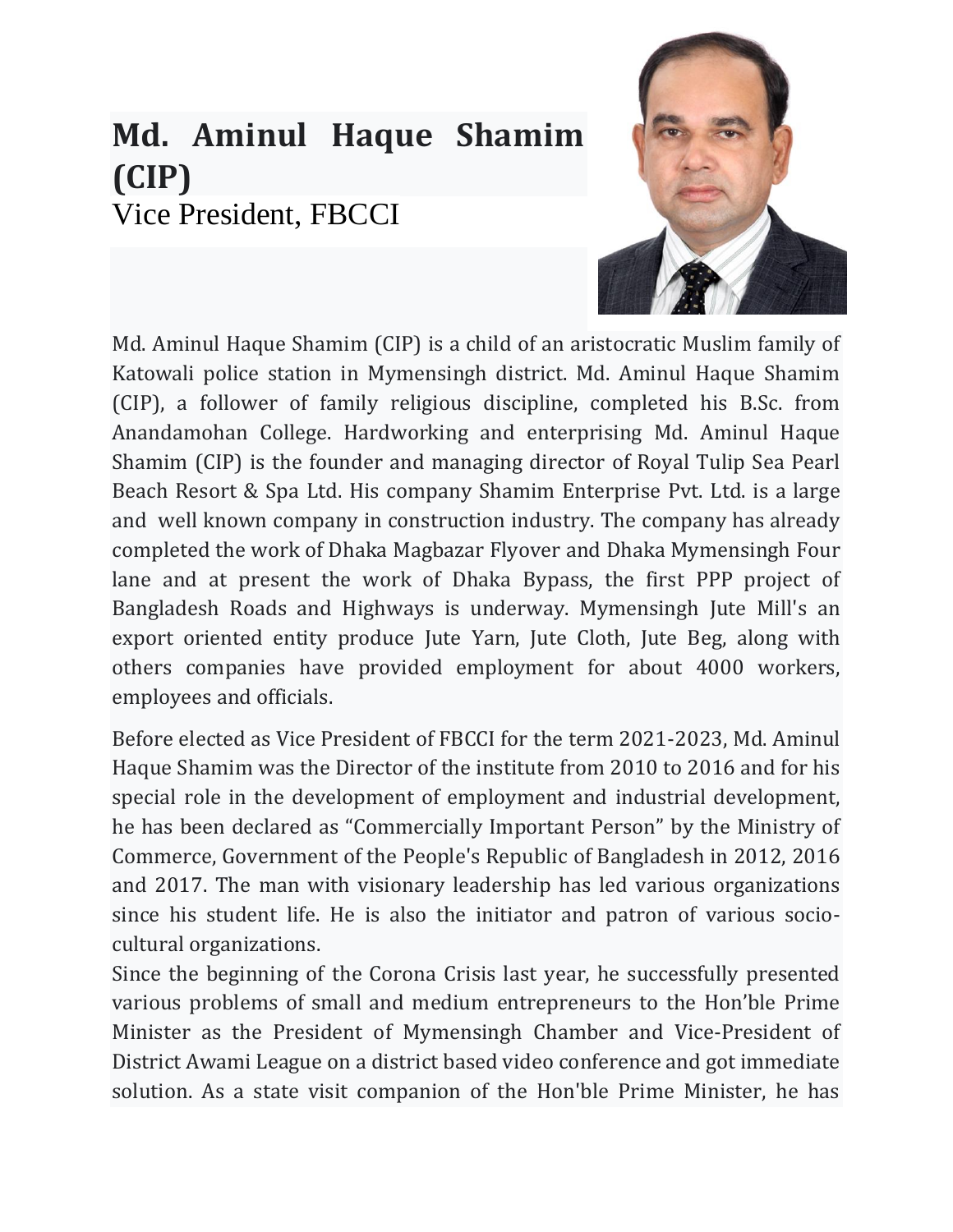visited Europe and America as well as visited about 20 countries for business and various needs.

#### **Business Contacts**

#### **Chairman**

- > Bangladesh Resort and Hotel Ltd. (Hotel Sea Crown).
- > Adico Holding Limited.
- > Haramine Incorporation Limited.
- > Air Way Aviation Limited.
- > Shamim Enterprise Pvt. Ltd.
- > Mymensingh Jute Mills Ltd.
- > Bengal Vacation Club Limited.
- > Shamim Enterprise Properties Limited.
- > Sea Pearl Sundarban Eco Reosrt Ltd.
- > SEPL Telecom ltd.

## **Managing director**

> Sea Pearl Beach Resort & Spa Ltd.

## **Director**

- > Mountain View Eco Resort.
- > Trishal Auto Rice Mills Limited.
- > Shamim Agro Industries.

## **Social acquaintance**

| * Vice President<br>* Vice President | <b>FBCCI</b><br>Mymensingh District Awami League. |
|--------------------------------------|---------------------------------------------------|
| * President                          | The Mymensingh Chamber of Commerce and Industry.  |
| * General Secretary                  | Bangladesh Road Transport Association.            |
| * President                          | Nasirabad College, Mymensingh.                    |
| * President                          | Mymensingh College, Mymensingh.                   |
| * President                          | Mukul Niketan High School.                        |
|                                      |                                                   |